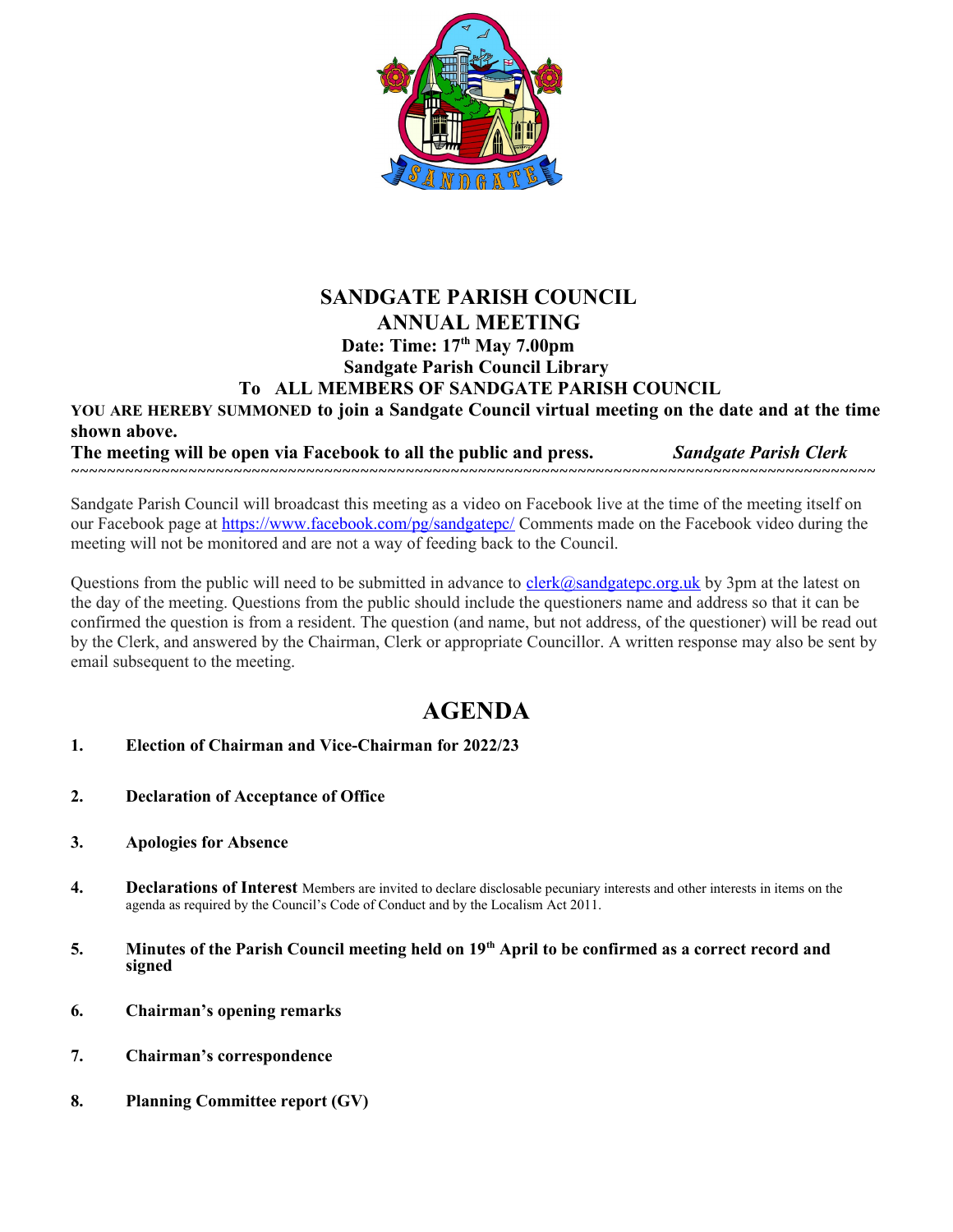### **9. Environment Committee report (VR)**

### **10. Resources Committee report (AW)**

### **11. Library Committee (GF)**

**12. Appointment of members to committees**

To confirm the appointments as set out in Appendix A to this agenda. Chairs of committees will be decided by the next meeting of that committee

### **13. Schedule of meetings for 2022-23**

To agree the schedule of meetings of the Council and its committees for 2022-3 as attached as Appendix B to this agenda.

### **14. Review and adoption of appropriate standing orders, financial regulations and other governance arrangements**

To consider the following

- Standing orders
- Financial regulations
- Asset register (confidential)
- Risk register
- Statement of internal control
- **15. CiLCA-** the proposal that the Clerk undertake CiLCA training

### **16. Subscription to KALC and NALC for 2022/2023**

- **17. KALC report (GF)**
- **18. Twinning (AW)**
- **19. Information to bring any other matters to the Council's attention**
- **20. Date of the next meeting Tuesday 14th June 2022**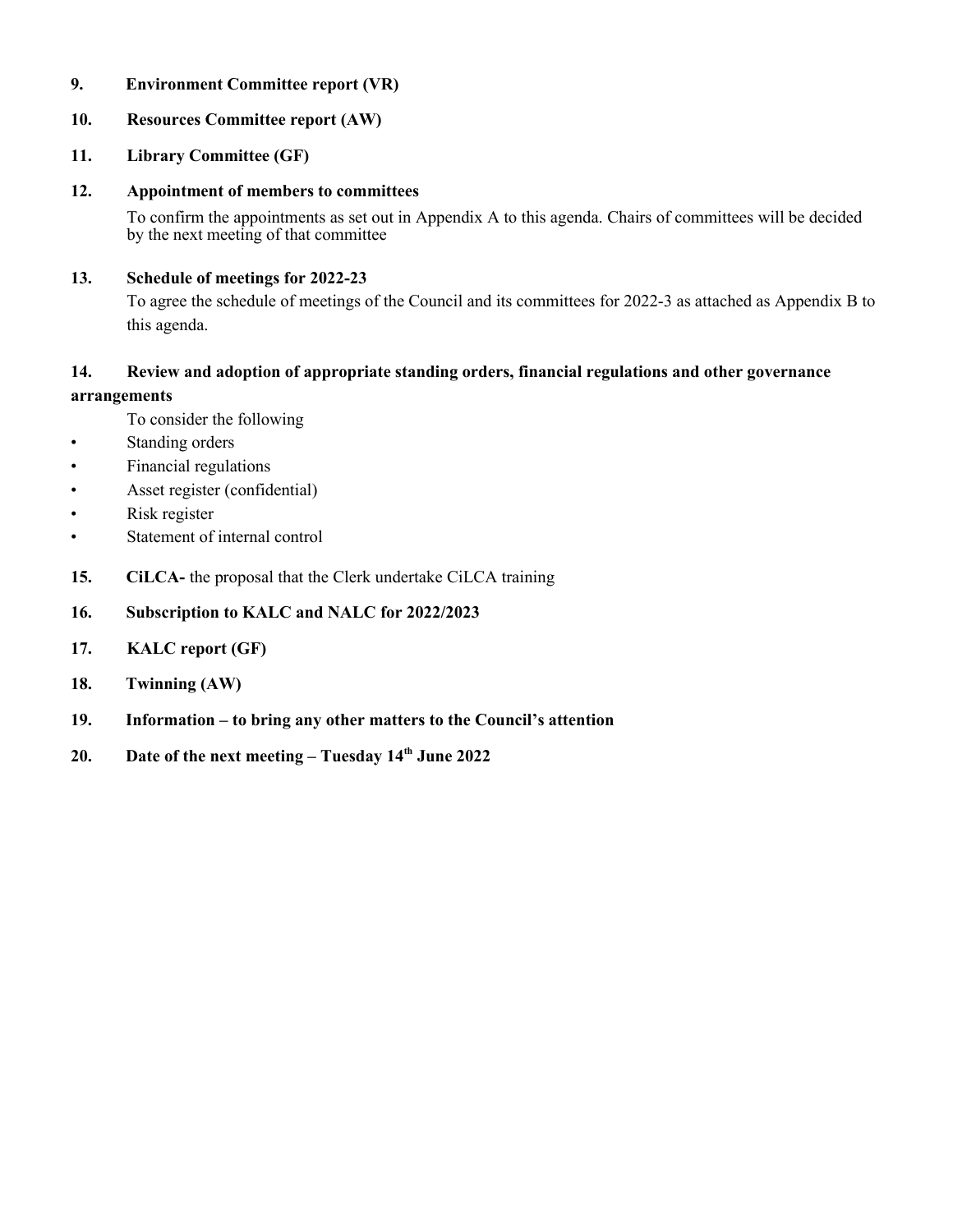

### COMMITTEE MEMBERSHIP 2022-23

### \* The Chairman and Vice-Chairman of the Council are ex-officio members of all committees.

## \*\* All councillors are substitute members on all committees and up to two may be called upon by the clerks in the event of known absences.

| <b>LIBRARY COMMITTEE</b><br>1. Gary Fuller<br>2. Nabin Siwa<br><b>Adrian Watts</b><br>3 <sub>1</sub><br>4. Lewis Whitnall<br>5. Vice Chairman of Parish Council<br>6. Chairman of Parish Council                                                           | <b>ENVIRONMENT COMMITTEE</b><br>1. Vannessa Reay<br>2. Gary Fuller<br>3. Michael Fitch<br>4. Nabin Siwa<br>5. Tracy Stephens<br>6. Lewis Whitnall<br>7. Adrian Watts<br>8. Nina Bliss<br>9. Vice Chairman of Parish Council<br>10. Chairman of Parish Council |
|------------------------------------------------------------------------------------------------------------------------------------------------------------------------------------------------------------------------------------------------------------|---------------------------------------------------------------------------------------------------------------------------------------------------------------------------------------------------------------------------------------------------------------|
| <b>RESOURCES</b><br><b>Adrian Watts</b><br>1.<br><b>Tracy Stephens</b><br>2.<br>Michael Fitch<br>3 <sub>1</sub><br>Lewis Whitnall<br>$\mathbf{4}_{\cdot}$<br>5. Vicki Parsons<br>Vice Chair of Parish Council<br>Chairman of Parish Council<br>$7^{\circ}$ | <b>PLANNING</b><br>1. Michael Fitch<br>2. Gary Fuller<br>3. Vicki Parsons<br>4. Tracy Stephens<br>5. Adrian Watts<br>6. Vice Chair of Parish Council<br>7. Chairman of Parish Council                                                                         |
| <b>SEA FESTIVAL COMMITTEE</b><br>1. Nina Bliss<br><b>Adrian Watts</b><br>$2^{+}$<br>3. Lewis Whitnall<br>4. Vicki Parsons<br>Vice Chair of Parish Council<br>5 <sub>1</sub><br>Chair of Parish Council<br>6.                                               |                                                                                                                                                                                                                                                               |

Lead members and outside body appointments Beach Advisory Group- Cllr Nabin Siwa KALC- Cllr Gary Fuller Twinning Cllr Adrian Watts